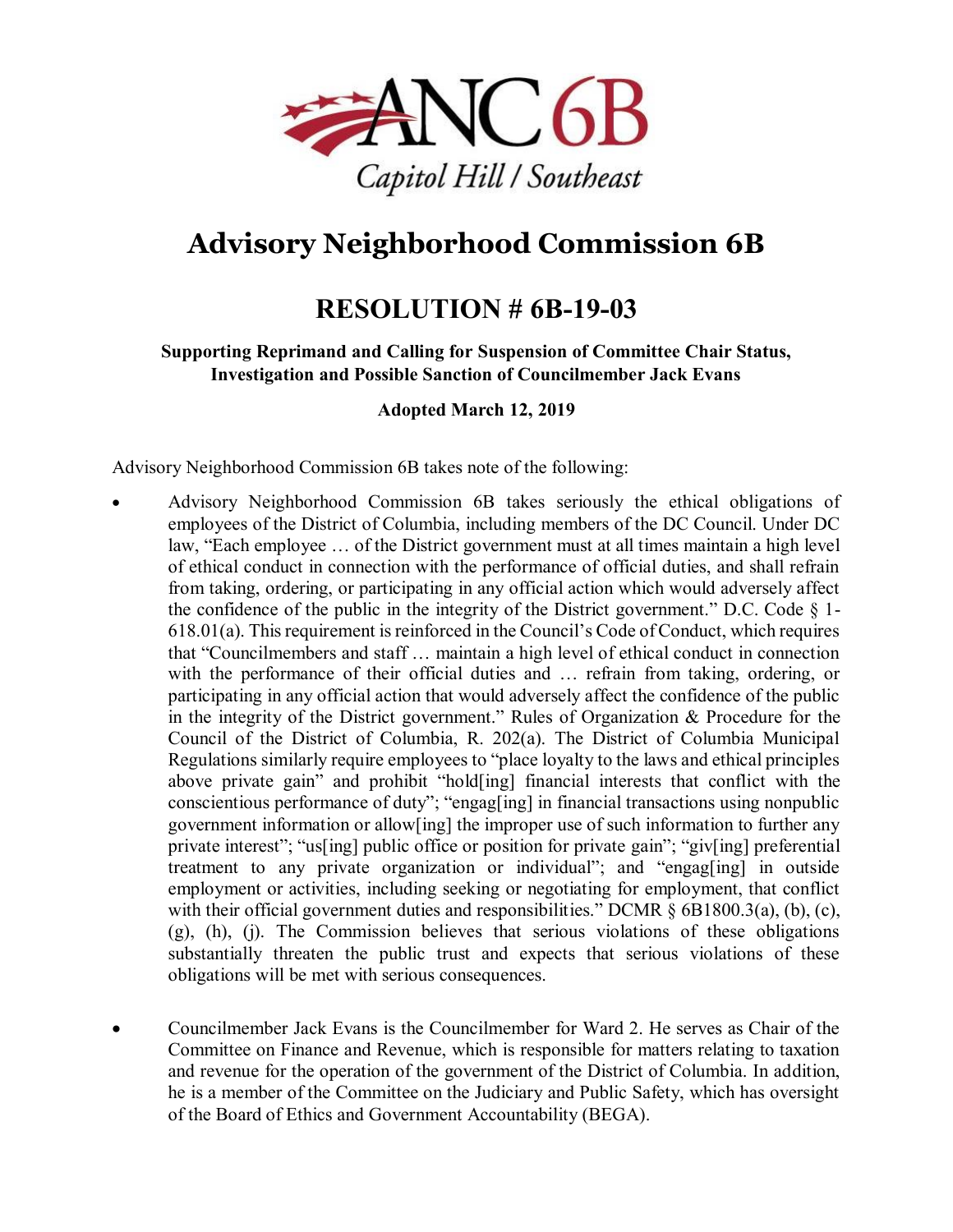

- The Washington Post reported on December 7, 2018, that Washington Redskins owner Dan Snyder "(was) getting help from District officials … as he tried to clear a major roadblock to building a new, 60,000-seat stadium on the site of RFK Stadium." The newspaper specifically stated that Councilmember Evans was among the "local officials playing a key role."
- The Washington Post reported on March 2, 2019, that Councilmember Evans and his staff repeatedly used government email accounts to solicit business from law firms that lobby the DC government. In business proposals submitted to these law firms, Councilmember Evans described the DC Council as "the flattest political organization in the country," with "just 15 elected officials in the city." He described his ability to leverage connections gained via his service as a Councilmember as "fertile ground" to financially benefit clients and potential clients of the law firms.
- The Chair of the DC Council, Phil Mendelson, introduced a proposed reprimand resolution on March 5, 2019, for Councilmember Evans' knowing use of the prestige of his office and public position to seek private gain, as well as his use of government resources for personal professional gain. The reprimand resolution expressly does not concern additional allegations that Councilmember Evans engaged in misconduct. As noted in Rule 654(a) of the Rules of Organization and Procedure for the Council of the District of Columbia, "A reprimand … is not punishment or discipline and, therefore, does not require an investigation or hearing."
- Councilmember Evans has been implicated in additional serious misconduct, including his actions to promote legislation in 2016 that would have benefited a digital sign company, Digi Outdoor Media, from which he had received money and stock that he claims he returned. In addition, Councilmember Evans urged the Public Service Commission to approve a merger between Exelon and Pepco without disclosing a relationship between Evans and Exelon's lobbying firm. Additional incidents and details are available here: [http://www.districtdig.com/2019/03/05/the-influencer/,](http://www.districtdig.com/2019/03/05/the-influencer/) here: [...2019/01/18/ball-of](http://www.districtdig.com/2019/01/18/ball-of-confusion/)[confusion/;](http://www.districtdig.com/2019/01/18/ball-of-confusion/) here: [.../2018/11/15/new-jack-city/;](http://www.districtdig.com/2018/11/15/new-jack-city/) and here: [.../2018/07/18/second-thoughts/.](http://www.districtdig.com/2018/07/18/second-thoughts/) The full scope of Councilmember Evans' business dealings and how those dealings relate to his service as a Councilmember is unknown, in part because he has not provided a list of clients in his financial disclosure documents.
- BEGA is investigating whether Councilmember Evans violated the Council's Code of Conduct by lobbying on behalf of a client for a law firm at which he was employed, as well as additional complaints that Councilmember Evans made false statements on his most recent financial disclosure statement in connection with his outside activities and that he violated rules regarding outside employment. BEGA's investigation has been stayed because of a pending federal investigation. The DC Council and Mayor Muriel Bowser's administration recently received federal subpoenas for a wide range of information related to Councilmember Evans and his legal and consulting clients. The precise subject, scope, and timing of this federal investigation is unknown, and this investigation may not include all of Councilmember Evans' actions that constitute or might constitute misconduct under the Council's Code of Conduct.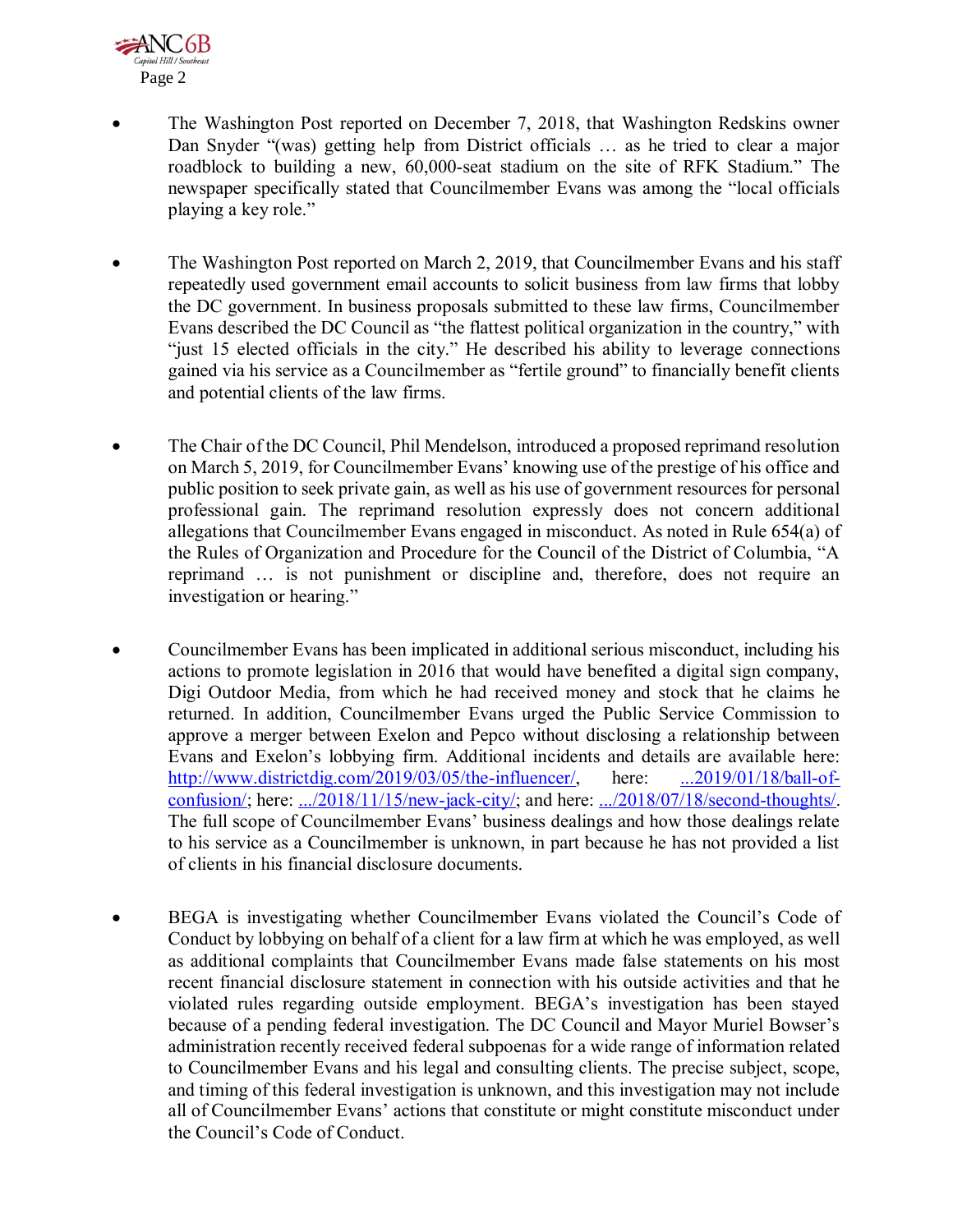

- On March 4, 2019, At-Large Councilmember David Grosso, At-Large Councilmember Elissa Silverman, and Ward 1 Councilmember Brianne Nadeau officially requested that Chair Mendelson exercise his authority under Rule 651(a) of the Rules of Organization and Procedure for the Council of the District of Columbia to establish an ad hoc committee to investigate Councilmember Evans' potential misconduct. They also urged the Chair to consider temporarily suspending Councilmember Evans from his existing Committee assignments. As noted by Councilmember Grosso, the proposed reprimand resolution "stops short of any real accountability as Councilmember Evans will remain at the helm of the powerful Finance and Revenue Committee from which he peddled his influence using the prestige of his office…. Additionally, he remains on the Committee on the Judiciary and Public Safety, which has oversight of the Board of Ethics and Government Accountability. True consequences for his behavior should necessitate the reorganization of the current committee structure."
- Based on the facts as we know them, Councilmember Evans has engaged in a pattern and practice of willful misconduct, violating the Council's Code of Conduct and substantially threatening the public trust. The full scope of his misconduct – and what might constitute an appropriate and proportionate sanction – is not yet known, however, and cannot be known without a fulsome and expeditious investigation.

### **RESOLVED:**

That Advisory Neighborhood Commission 6B supports the DC Council's proposed resolution to immediately reprimand Councilmember Evans for known violations of the Code of Official Conduct of the Council of the District of Columbia, but notes that a reprimand is not punishment or discipline and does not address the full scope of actual and potential misconduct.

That Advisory Neighborhood Commission 6B calls on the DC Council to temporarily suspend Councilmember Evans as Chair of the Committee on Finance and Revenue based on known violations of the Code of Official Conduct of the Council of the District of Columbia and significant reliable evidence of additional misconduct.

That Advisory Neighborhood Commission 6B calls on the DC Council to temporarily suspend Councilmember Evans as a member of the Committee on the Judiciary and Public Safety based on known violations of the Code of Official Conduct of the Council of the District of Columbia and significant reliable evidence of additional misconduct.

That Advisory Neighborhood Commission 6B calls on the DC Council to investigate Councilmember Evans, immediately disclose to the public the results of the investigation, and adopt a resolution of censure or expulsion, if appropriate, based on its authority under the Rules of Organization and Procedure for the Council of the District of Columbia. If the DC Council defers its investigation to federal criminal authorities, Advisory Neighborhood Commission 6B calls on the Council to ensure such investigation extends to the full scope of potential misconduct and proceeds expeditiously.